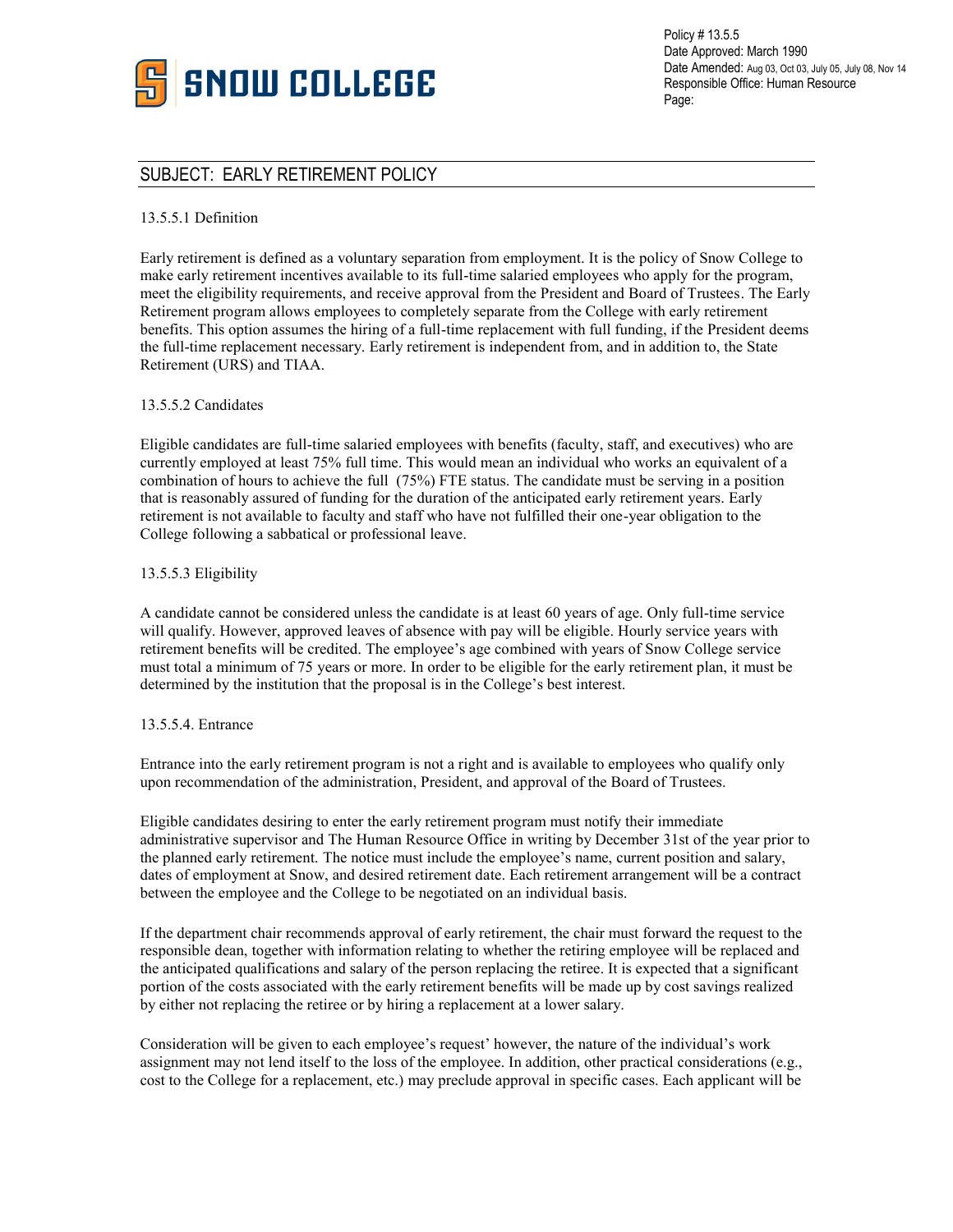

Policy # 13.5.5 Date Approved: March 1990 Date Amended: Aug 03, Oct 03, July 05, July 08, Nov 14 Responsible Office: Human Resource Page:

reviewed as a distinct and separate case. The criteria upon which the application is approved or disapproved shall have a rational relationship to the legitimate needs, well-being, and overall mission of the College.

# 13.5.5.5. Benefits

The following benefits are the maximum benefits that can be given. The President reserves the right to counsel with the early retiree to modify the benefits when in the best interests of the early retiree and the College.

- 1. Early Retiree Benefit:
	- a. The early retiree will have continued availability to the College group benefits at the same coverage level offered to all full-time personnel.
	- b. Premium cost share for the first 18 months of early retirement will be at 102% of the full premium cost and for the remaining months of early retirement at 130% of the full premium cost for medical insurance and 120% for dental insurance. In all applicable circumstances where the early retiree is required to pay part or all of the benefit premiums, such payments will be deducted from the early retirement incentive payment. The early retiree will receive the medical and dental cost share benefit for a period of time (not to exceed three years) or until the early retiree reaches the Medicare eligible age (whichever occurs first).
	- c. Spouse and Dependent Benefit: After the third year, the retiree has the option to purchase the College group policies at the same coverage level as other full-time employees for an additional five years for an uncovered spouse and/or dependent(s); however, the employee will be responsible for the full premium cost.
	- d. After a maximum of eight years, the institution will have no responsibility to provide any insurance coverage for early retirees, spouse, or dependent(s).
	- e. If an early retiree does not receive any incentive, a check must be paid to the College by the first of each month in which the early retiree receives medical benefits.

2. Early retirement can begin at age 60 and will continue for up to three years or to full Social Security Retirement age (whichever occurs first). The amount of the incentive payment will be 20% of the employee's salary at the time of the early retirement request.

3. Other benefits provided to regular retirees are the same as for those who have been issued Snow ID cards

4. At the time of the exit interview, the Human Resource Office will be available to consult with the early retiree regarding options and benefits available through this policy. The President must approve any special circumstances.

5. For staff employees, accrued annual leave will be paid in accordance with College policy at the time of retirement.

6. Participants in this program are not eligible for disability benefits funded by the College.

### 13.5.5.6. Payments

The employees approved for the Early Retirement Program, in addition to the benefits common to all retirees, shall receive the following: